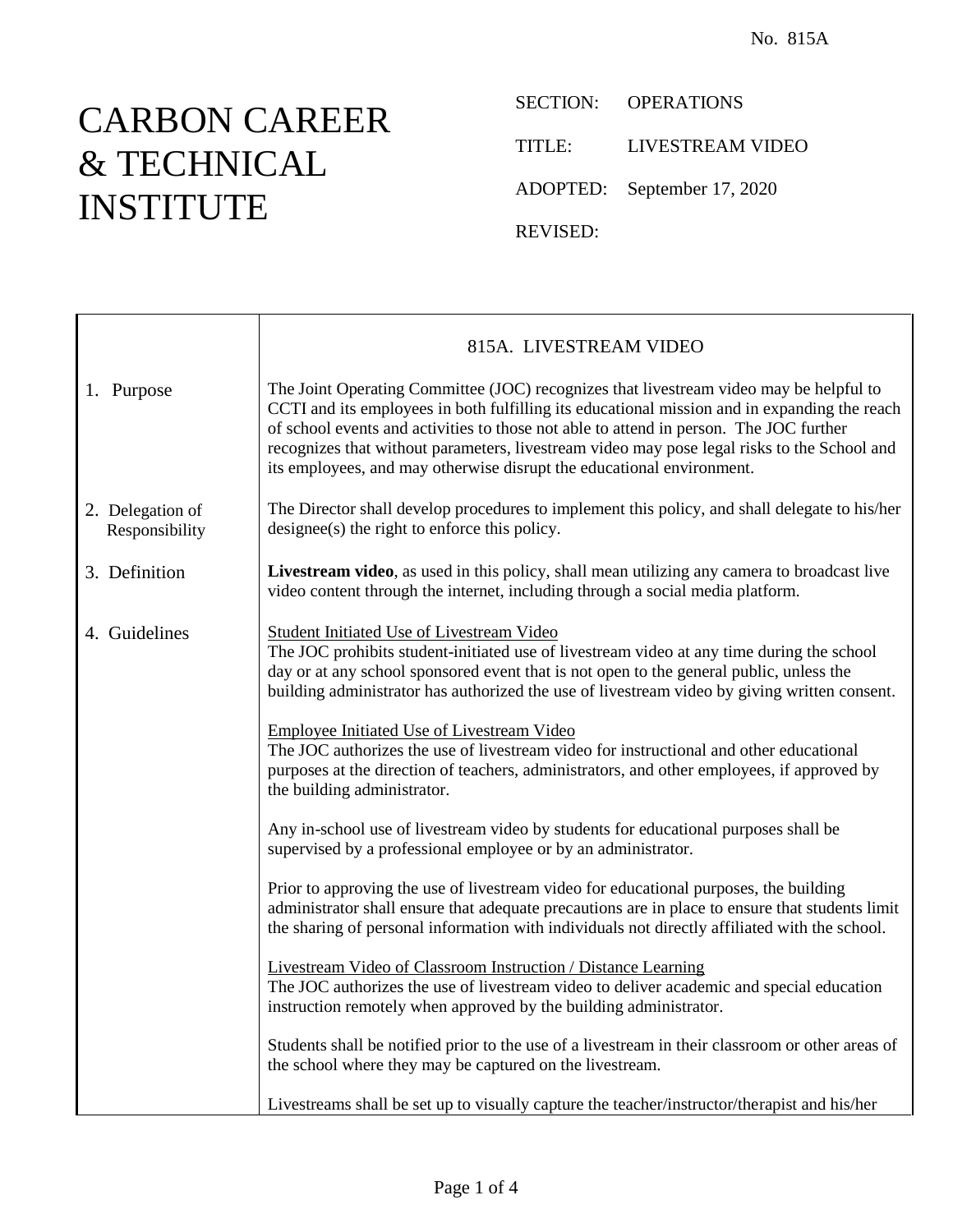| materials, but may unintentionally capture other students attending to the same instruction<br>in-person.                                                                                                                                                                                                                                                                                                                                                                                                                                                                                                                                                                                                                                                                                                                                                                                                   |
|-------------------------------------------------------------------------------------------------------------------------------------------------------------------------------------------------------------------------------------------------------------------------------------------------------------------------------------------------------------------------------------------------------------------------------------------------------------------------------------------------------------------------------------------------------------------------------------------------------------------------------------------------------------------------------------------------------------------------------------------------------------------------------------------------------------------------------------------------------------------------------------------------------------|
| Prior to approving instruction via livestream, the building administrator shall determine if<br>such instruction shall be recorded, and if so how long such recording shall be maintained to<br>provide student access. Access shall be provided to students only through a secure<br>password-protected classroom management system and no such recordings shall be posted<br>publicly on the internet. Students shall be notified prior to a livestream being recorded.                                                                                                                                                                                                                                                                                                                                                                                                                                   |
| Videos of distance-learning livestreams are the property of the School. Students are<br>prohibited from reposting such videos on the internet, removing them from the classroom<br>management system, and/or from sharing them with other individuals.                                                                                                                                                                                                                                                                                                                                                                                                                                                                                                                                                                                                                                                      |
| The School's media release forms do not prohibit a student's voice or likeness from<br>appearing in a video of classroom instruction. Such videos are not posted publicly, and are<br>maintained temporarily for student access.                                                                                                                                                                                                                                                                                                                                                                                                                                                                                                                                                                                                                                                                            |
| Students who access academic instruction via livestreaming shall be considered present for<br>attendance purposes during those hours during which they received instruction.                                                                                                                                                                                                                                                                                                                                                                                                                                                                                                                                                                                                                                                                                                                                |
| No such recording will become part of any student's school record.                                                                                                                                                                                                                                                                                                                                                                                                                                                                                                                                                                                                                                                                                                                                                                                                                                          |
| Livestream of School Events Open To The Public                                                                                                                                                                                                                                                                                                                                                                                                                                                                                                                                                                                                                                                                                                                                                                                                                                                              |
| This policy does not prevent employees, students, parents, and/or members of the public<br>from livestreaming school events open to the public. Students, parents, employees, and<br>members of the public should not have any expectation of privacy while attending public<br>events; they may be captured and broadcast on a livestream just as they could at any other<br>public or community event, or facility open to the public.                                                                                                                                                                                                                                                                                                                                                                                                                                                                    |
| However, school administrators may prohibit livestreaming at specific events hosted by the<br>school on a case-by-case basis to comply with the law, to comply with contract terms, or to<br>prevent a substantial disruption to the public event.                                                                                                                                                                                                                                                                                                                                                                                                                                                                                                                                                                                                                                                          |
| The JOC prohibits livestreaming of copyrighted musical performances, theatrical<br>performances, or any material or performance in violation of copyright law.                                                                                                                                                                                                                                                                                                                                                                                                                                                                                                                                                                                                                                                                                                                                              |
| Livestream Video In Lieu of Homebound Instruction<br>Upon acceptance of a physician or healing arts practitioner's recommendation that<br>homebound instruction is medically necessary, the JOC directs that consideration be given<br>to whether or not the student should receive livestream access to his/her essential academic<br>classes in lieu of homebound tutoring. Consideration must be given to:<br>The severity of the student's medical condition, and whether or not the student can<br>$\bullet$<br>benefit from livestream academic instruction.<br>The recommendation of the student's physician.<br>Input from the student's parents.<br>The age and specific needs of the student, including whether the student has the<br>technical proficiency to access the livestream at home.<br>Whether providing livestream instruction may be counter-productive, in that it may<br>$\bullet$ |
|                                                                                                                                                                                                                                                                                                                                                                                                                                                                                                                                                                                                                                                                                                                                                                                                                                                                                                             |